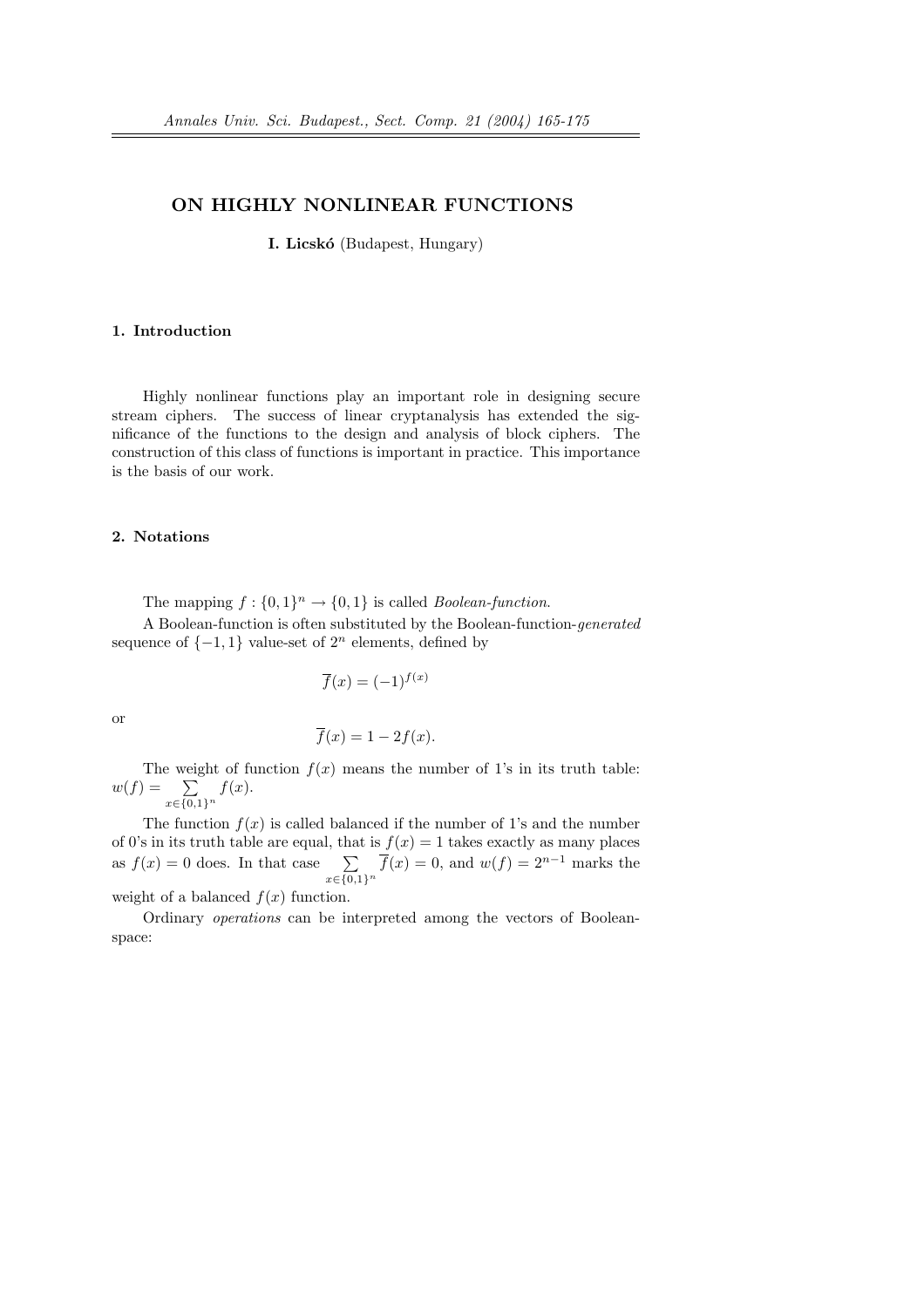If  $a, b \in \{0,1\}^n$ ,  $a = (a_0, a_1, \ldots, a_{n-1})$ ,  $b = (b_0, b_1, \ldots, b_{n-1})$ , then the addition taken by components can be specified by  $a \oplus b = (a_0 \oplus b_0, a_1 \oplus b_0)$  $\oplus b_1, \ldots, a_{n-1} \oplus b_{n-1}$  and the *scalar product* can be described with the formula  $ab = \bigoplus_{i=0}^{n-1} a_i b_i$ . In these cases multiplication and addition are to be understood in  $GF(2)$ .

The function  $f: \{0,1\}^n \to \{0,1\}$  is termed as *affine* if

$$
f(x_0,x_1,\ldots,x_{n-1})=a_0x_0\oplus a_1x_1\oplus\ldots\oplus a_{n-1}x_{n-1}\oplus c,
$$

 $a_i, c \in \{0, 1\}$  and if  $c = 0$  the functions are referred to as *linear*.

In this article  $(\overline{f}(x)l_i)$  denotes the scalar product of two  $\{-1,1\}$  sequences generated by the function  $f(x)$  and the linear function  $a_i x$ .

The function f satisfies the propagation criterion regarding an element  $a \in \mathbb{R}$  $\in \{0,1\}^n, a \neq 0$ , if the function  $f(x) \oplus f(x \oplus a)$  is balanced.

The distance between functions  $f: \{0,1\}^n \to \{0,1\}$  and  $g: \{0,1\}^n \to$  $\rightarrow \{0,1\}$  is

$$
d(f,g) = w(f \oplus g) = \sum_{x \in \{0,1\}^n} (f(x) \oplus g(x)).
$$

The correlation of two functions is specified as  $c(f, g) = \sum$  $x \in \{0,1\}^n$  $f(x)\overline{g}(x) =$  $=$   $\sum$  $x \in \{0,1\}^n$  $(-1)^{f(x)\oplus g(x)}$ , and  $c(f,g) = \sum$  $x \in \{0,1\}^n$  $(-1)^{f(x)\oplus g(x)} = 2^n - 2d(f,g).$ 

The *autocorrelational* function of f is  $r<sub>f</sub>(a)$ , and

$$
r_f(a) = \sum_{x \in \{0,1\}^n} \overline{f}(x)\overline{f}(x+a).
$$

The Walsh-transformed version of  $f: \{0,1\}^n \to \{0,1\}$  in the position  $a \in$  $\in \{0,1\}^n = (a_0, a_1, \ldots, a_{n-1})$ 

$$
F(a) = \sum_{x \in \{0,1\}^n} f(x)(-1)^{ax},
$$

while the Walsh-transformed version of  $\overline{f}$  :  $\{0,1\}^n \rightarrow \{-1,1\}$  generated by f is specified as

$$
\overline{F}(a) = \sum_{x \in \{0,1\}^n} (-1)^{f(x) \oplus xa}.
$$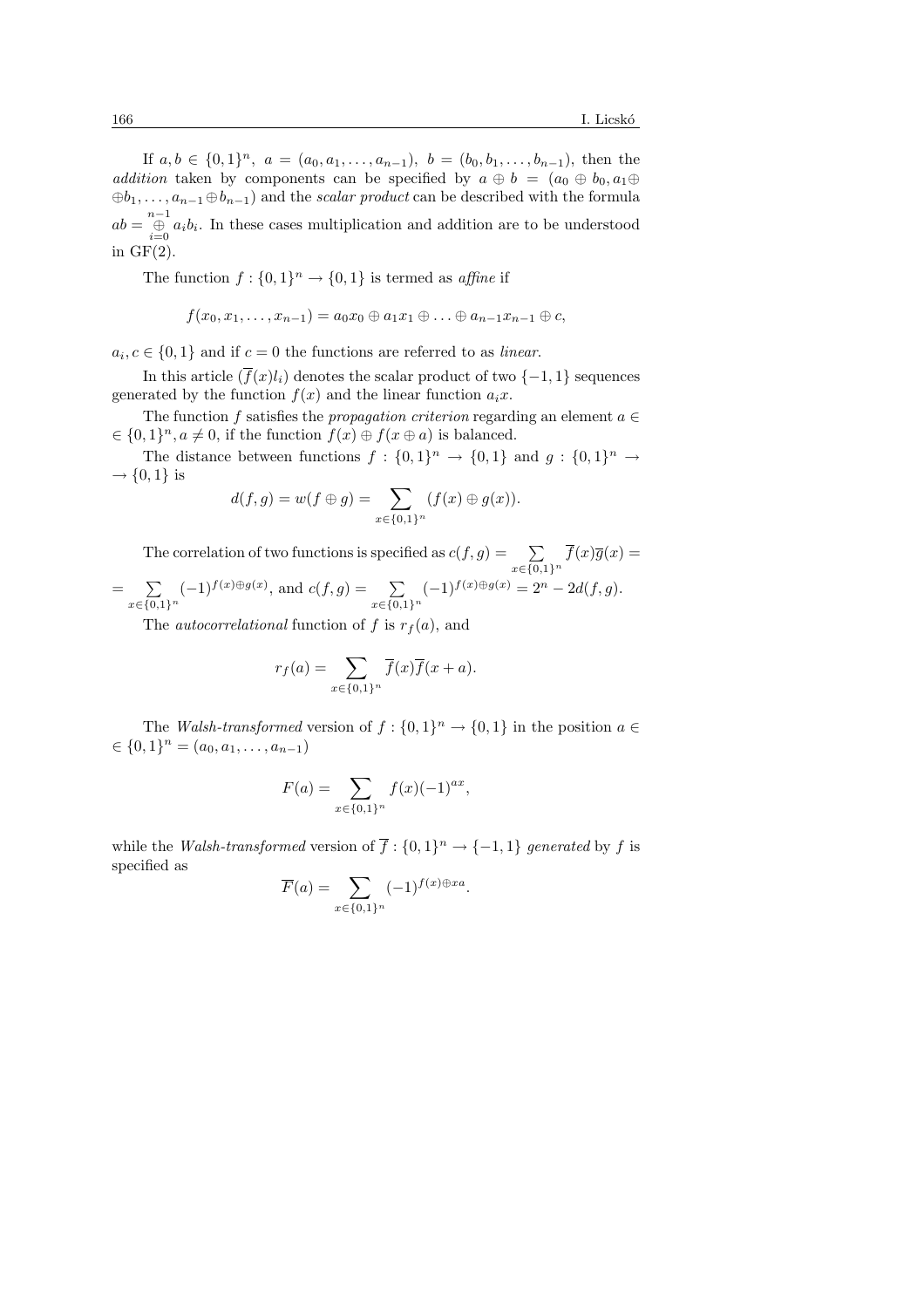A vector specified as  $a \in \{0,1\}^n$  is termed as the *linear structure* of function f, if the function  $f(x) \oplus f(x \oplus a)$  is constant, that is

$$
\sum_{x \in \{0,1\}^n} (-1)^{f(x) \oplus f(x \oplus a)} = \pm 2^n.
$$

A function specified as  $f: \{0,1\}^n \to \{0,1\}$  is termed to be *bent*, if it is true for all  $a \in \{0,1\}^n$  that the Walsh-transformed version of the generated function is constant, and

$$
\overline{F}(a) = \left| \sum_{x \in \{0,1\}^n} (-1)^{f(x) \oplus xa} \right| = 2^{\frac{n}{2}}.
$$

The non-linearity of a function specified as  $f: \{0,1\}^n \to \{0,1\}$  means the distance of f from the affine functions and is specified as

$$
N_f = 2^{n-1} - \frac{1}{2} \max_{i=0,1,\dots,2^n-1} (|\overline{f}(x)l_i|).
$$

The least value of non-linearity is 0, it is the non-linearity of affine functions. The maximum of non-linearity value is generated if  $|f(x)l_i|$  is constant and its value is  $2^{\frac{n}{2}}$ . The maximum non-linearity values can be realized by bent functions, whose non-linearity is  $N_f = 2^{n-1} - 2^{\frac{n}{2}-1}$ . Such functions are interpreted in spaces of even dimensions only, since the value of  $2^{\frac{n}{2}}$  must be an integer number. Despite their favourable non-linearity characteristics they are not preferred for cryptographic applications because these functions are never balanced and are not correlation-immune.

It is practical therefore to find other functions, which are in all probable ways maximally non-linear, balanced or at least can easily be rearranged to be such.

Taking the above aspects into consideration, the authors of [8] sought functions, whose non-linearity was great, nearing maximum and could easily be made balanced. It is characteristic for bent functions that, except for the vector  $(0, 0, \ldots, 0)$ , they satisfy the propagation criterion for all elements of the Boolean-space. The paper [8] is focussed on determining the influence exerted over the non-linearity of the function by specific characteristics of vectors, regarding which the function does not satisfy the propagation criterion.

Bent functions can be generated in a very simple process, [4] provides a standard solution for the event if we intend to generate the function with the aid of Boolean-polynom. [6] provides a process for the formation of bent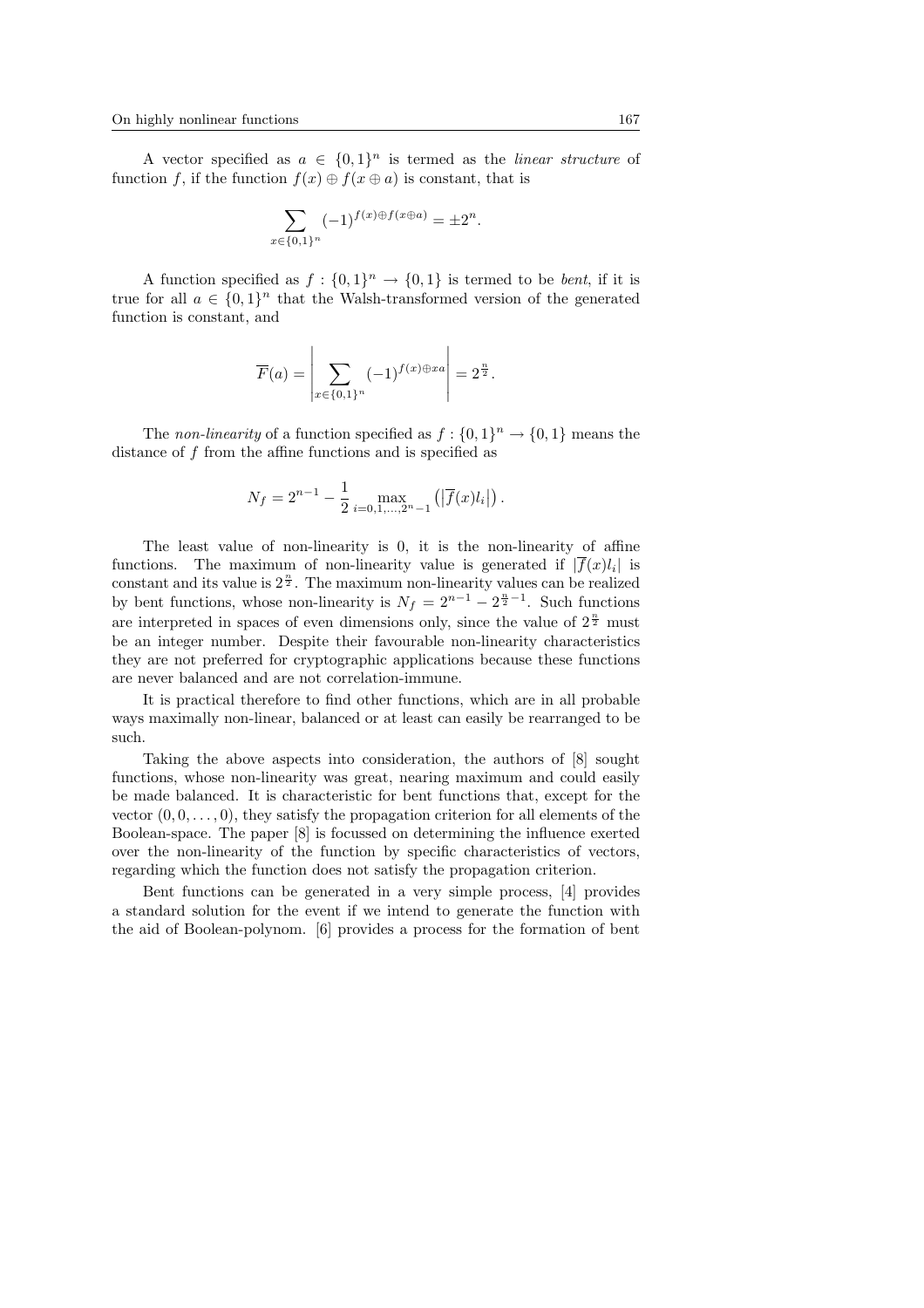functions through the concatenation of  $\{-1,1\}$  sequences generated by linear functions.

# 3. Construction of function with the superposition process

An analysis of the results with highly non-linear Boolean-functions of odd dimension provided in [8] offers the following considerations.

Let *n* be even and  $f : \{0,1\}^n \rightarrow \{0,1\}$  a bent function. Let  $g_i$ :  ${0,1}^{n+1} \rightarrow {0,1}$ ,  $i = 0,1,...,n-1$ , be the *i*th projection, that is  $g_i(x_0, x_1, \ldots, x_n) = x_i$ . In that case the function specified as  $f(g_0, g_1, \ldots, g_{n-1})$ is interpreted in the  $n + 1$  dimensional space. The value of the function is independent from the  $x_n$  co-ordinate. Let us consider the function h for which the truth table is produced by copying the truth table of function  $f$  twice in succession so, that for the first  $x_n = 0$ , then  $x_n = 1$  there appear. The function  $h: \{0,1\}^{n+1} \to \{0,1\}$  generated in the process satisfies

$$
h(x_0, x_1, \ldots, x_n) = f(g_0, g_1, \ldots, g_{n-1}) = f(x_0, x_1, \ldots, x_{n-1}).
$$

Since the function  $f$  is bent,

$$
\overline{F}(a) = \left| \sum_{x \in \{0,1\}} (-1)^{f(x) \oplus xa} \right| = 2^{\frac{n}{2}}
$$

is met for every  $a \in \{0,1\}^n$ .

Let us see, how h and  $\bar{h}$ :  $\{0,1\}^{n+1}$   $\rightarrow$   $\{-1,1\}$  are generated by its behaviour. Let  $a = (a_0, a_1, \ldots, a_{n-1}) \in \{0, 1\}^n$  and  $b = (a_0, a_1, \ldots, a_{n-1}, x_n) \in$  $\in \{0,1\}^{n+1},$ 

$$
\overline{H}(b) = \sum_{y \in \{0,1\}^{n+1}} (-1)^{h(y) \oplus yb} =
$$

$$
= \sum_{x \in \{0,1\}^n, x_n = 0} (-1)^{f(x) \oplus ax \oplus x_n b_n} + \sum_{x \in \{0,1\}^n, x_n = 1} (-1)^{f(x) \oplus ax \oplus x_n b_n}
$$

and

$$
\overline{H}(b) = \sum_{x \in \{0,1\}^n} (-1)^{f(x) \oplus ax} + \sum_{x \in \{0,1\}^n} (-1)^{f(x) \oplus ax \oplus b_n}.
$$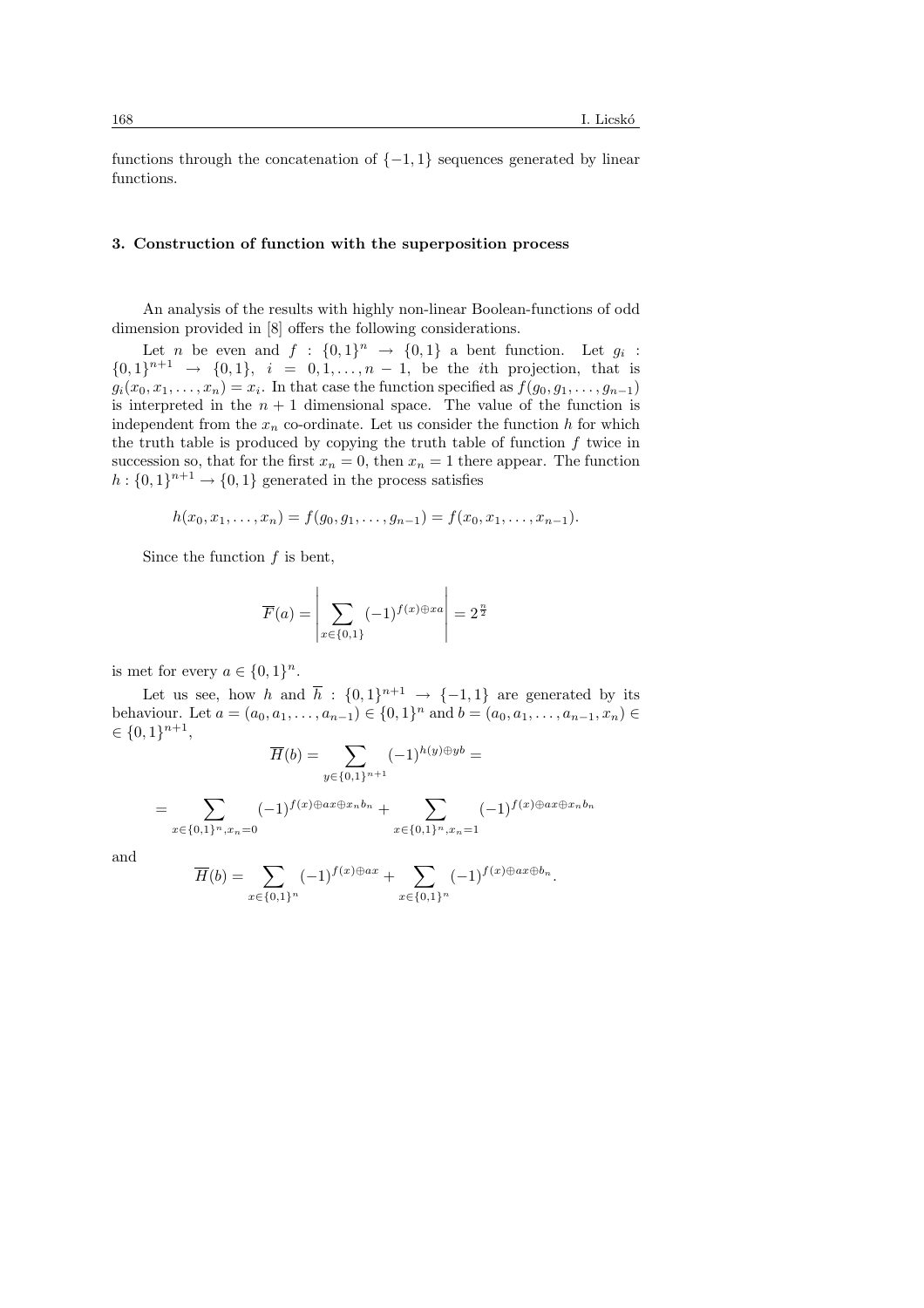This offers the conclusion that

$$
\overline{H}(b) = \begin{cases} 0, & \text{if } b_n = 1, \\ 2 \cdot 2^{\frac{n}{2}}, & \text{if } b_n = 0. \end{cases}
$$

This function satisfies the conditions of Corollary 15 in [8], therefore the nonlinearity of function  $h$  is

$$
N_h = 2^{n+1-1} - 2^{\frac{1}{2}(n+1-1)}.
$$

The disadvantage of the above construction lies in the need of a further step to make the function balanced.

A balanced function  $h(x_0, x_1, \ldots, x_n)$  can be constructed on the basis of the  $f(x_0, x_1, \ldots, x_{n-1})$  function in a very simple process

$$
h(x_0, x_1, \ldots, x_n) = f(x_0, x_1, \ldots, x_{n-1}) \oplus x_n,
$$

which means that in the truth-table of h we copied the truth-table of the negated f function after the truth-table of the f function so, that  $x_n = 0$ is written in the rows of f and  $x_n = 1$  in the rows of  $\neg f$ . Since negation will not influence the bent property and propagation criterion, the functions providing the previously introduced characteristics are also balanced. Example 2 provided in [8] is consistent with this statement.

The foregoing can also be expressed in general terms for the construction of highly non-linear Boolean-function of odd dimension.

# Proposition 1. Let

 $f: \{0,1\}^2 \to \{0,1\}$  and  $f(x,y) = x \oplus y$ ,  $g_1: \{0,1\}^n \to \{0,1\}$   $g_1(x_0, x_1, \ldots, x_{n-1})$  be a bent function, where n is even,

 $g_2: \{0,1\}^m \to \{0,1\}$   $g_2(y_0, y_1, \ldots, y_{m-1})$  be a balanced function, where m is odd.

The non-linearity of the function

$$
f(g_1(x_0,x_1,\ldots,x_{n-1}),\;g_2(y_0,y_1,\ldots,y_{m-1}))=g_1(x)\oplus g_2(y),
$$

 $x \in \{0,1\}^n$ ,  $y \in \{0,1\}^m$  is  $N_f = 2^{n+m-1} - 2^{\frac{1}{2}(n+m-1)}$ .

**Proof.** The result of the above construction is a function of odd dimension. It is evidently balanced, since due to the balanced nature of function  $g_2$  the truth table of function  $g_1$  is used exactly as many times as its negated version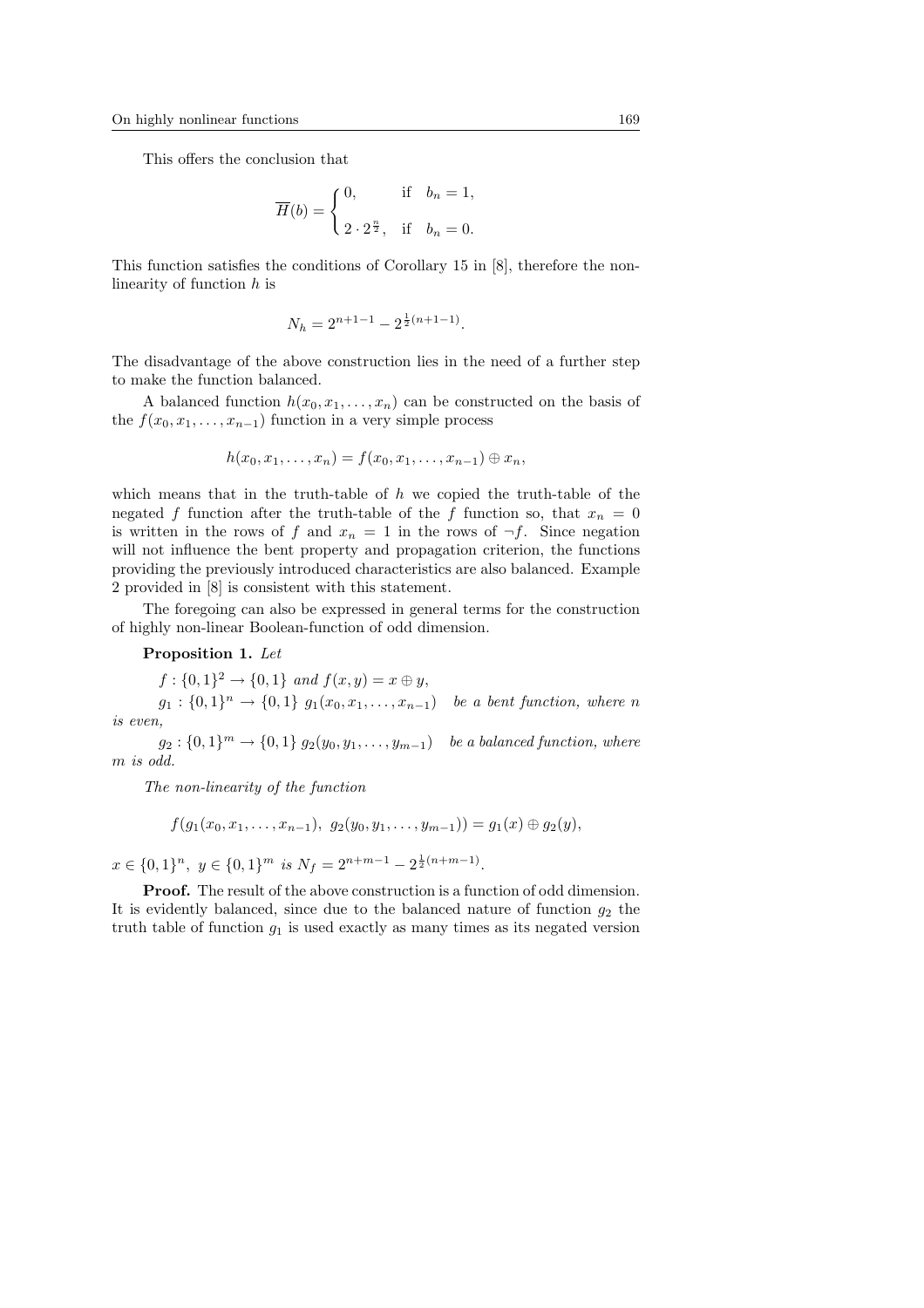is, which automatically provides the balancedness of  $f$ . Let us see which are the vectors for which the function  $f$  will not satisfy the propagation criterion.

If  $f(g_1(x_0, x_1, \ldots, x_{n-1}), g_2(y_0, y_1, \ldots, y_{m-1})) = g_1(x_0, x_1, \ldots, x_{n-1}) \oplus$  $\oplus g_2(y_0, y_1, \ldots, y_{m-1}),$  f is already interpreted in  $\{0, 1\}^{n+m}$  and

$$
f(x_0, x_1, \ldots, x_{n-1}, y_0, y_1, \ldots, y_{m-1}) =
$$
  
=  $g_1(x_0, x_1, \ldots, x_{n-1}) \oplus g_2(y_0, y_1, \ldots, y_{m-1}).$ 

If we take that  $x = (x_0, x_1, \ldots, x_{n-1}) \in \{0, 1\}^n$  and  $y = (y_0, y_1, \ldots, y_{m-1}) \in$  $\{0,1\}^m$ , the result will be

$$
f(x_0,x_1,\ldots,x_{n-1},y_0,y_1,\ldots,y_{m-1})=g_1(x)\oplus g_2(y).
$$

Let  $a \in \{0,1\}^{n+m}$ ,  $a = (a_{x_0}, a_{x_1}, \ldots, a_{x_{n-1}}, a_{y_0}, a_{y_1}, \ldots, a_{y_{m-1}})$ , let us denote as  $a_x = (a_{x_0}, a_{x_1}, \ldots, a_{x_{n-1}})$  and  $a_y = (a_{y_0}, a_{y_1}, \ldots, a_{y_{m-1}})$ , in which case

$$
f(a) = f(a_x, a_y) = f(g_1(a_x), g_2(a_y)) = g_1(a_x) \oplus g_2(a_y).
$$

The formula  $z \in \{0,1\}^{n+m}$ ,  $z = (x_0, x_1, \ldots, x_{n-1}, y_0, y_1, \ldots, y_{m-1})$  gives

$$
f(z \oplus a) =
$$

$$
f(x_0, x_1, \ldots, x_{n-1}, y_0, y_1, \ldots, y_{m-1} \oplus a_{x_0}, a_{x_1}, \ldots, a_{x_{n-1}}, a_{y_0}, a_{y_1}, \ldots, a_{y_{m-1}}) =
$$
  
=  $g_1(x \oplus a_x) \oplus g_2(y \oplus a_y).$ 

The satisfaction of propagation criterion means that function  $f(z) \oplus f(z \oplus a)$ is balanced. Let us see, which are the vectors for which

$$
\sum_{z \in \{0,1\}^{n+m}} (-1)^{f(z)\oplus f(z \oplus a)} = 0
$$

is not fulfilled.

Due to the previous considerations,

$$
\sum_{z \in \{0,1\}^{n+m}} (-1)^{f(z)\oplus f(z\oplus a)} = \sum_{x \in \{0,1\}^n} \sum_{y \in \{0,1\}^m} (-1)^{g_1(x)\oplus g_2(y)\oplus g_1(x+a_x)\oplus g_2(y+a_y)}.
$$

The order of summation may be changed, the constant values of the sum can be taken out with the following output

$$
\sum_{z \in \{0,1\}^{n+m}} (-1)^{f(z)\oplus f(z \oplus a)} = \sum_{y} (-1)^{g_2(y)\oplus g_2(y \oplus a_y)} \left( \sum_{x} (-1)^{g_1(x)\oplus g_1(x \oplus a_x)} \right).
$$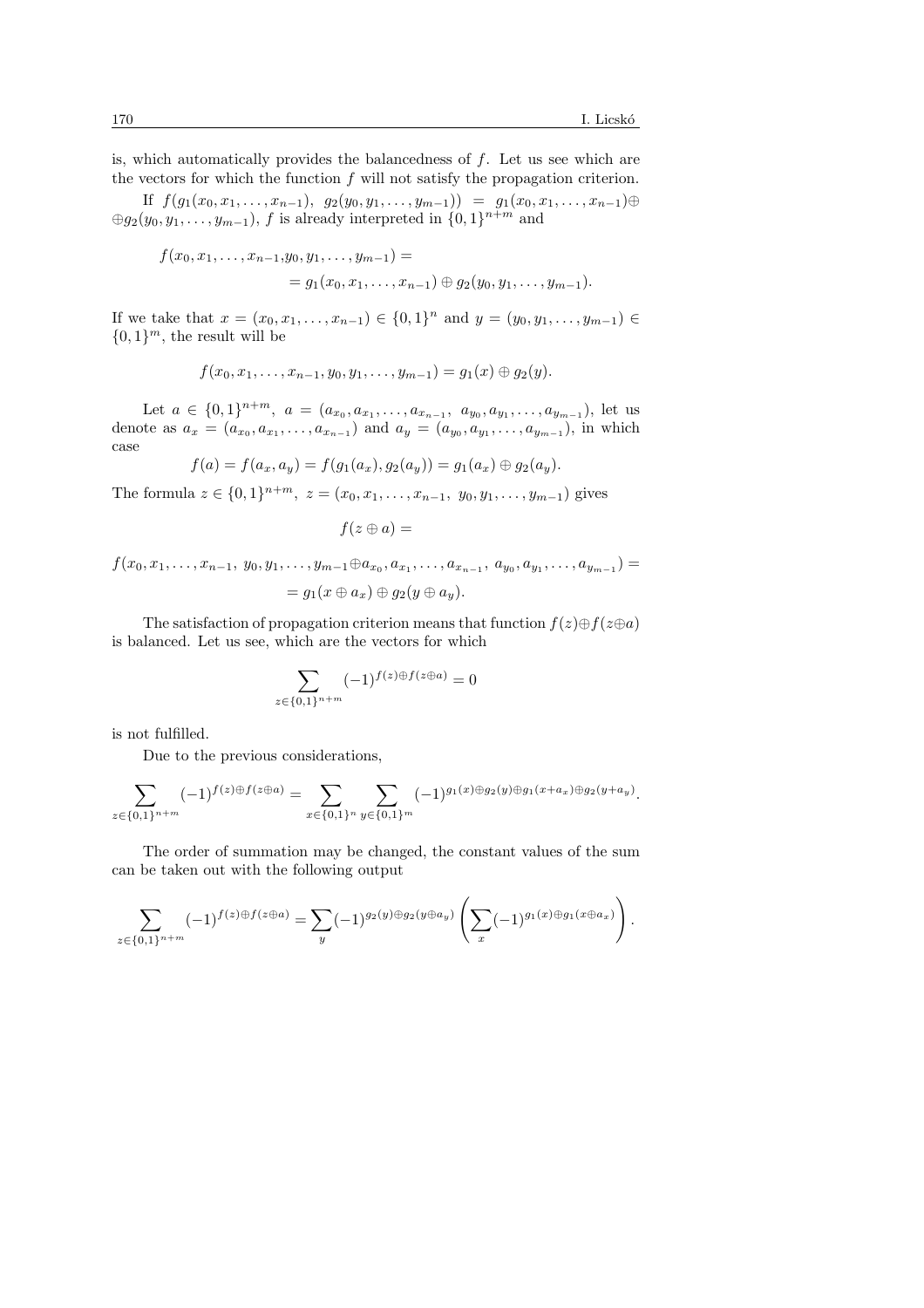Since the function  $g_1$  is bent, it satisfies the propagation criterion except for the vector  $a_x = (0, 0, \ldots, 0)$ , it means that the sum rendered to x is zero for all except  $a_x = (0,0,\ldots,0)$ . In the position  $a_x = (0,0,\ldots,0)$  it produces the value  $2^n$ . By using the terminology in Corollary 11 of [8], the elements of set  $\Re$  are not more than the vectors of  $\{0,1\}^m$ , concatenated with point  $(0,0,\ldots,0) \in \{0,1\}^n$ , which, on the other hand, satisfies the conditions of Corollary 11 in [8]. So the nonlinearity value of function  $f$  will be

$$
N_f = 2^{n+m-1} - 2^{\frac{1}{2}(n+m-1)}.
$$

Examples in [8] and in this study can be termed with the following data:

1. If  $g_2(x_0) \equiv 0$ , then  $f(g_1, g_2) : \{0, 1\}^{n+1} \to \{0, 1\}$  and we come back to the function mentioned first, that is the copy of the bent truth table.

2. If  $m = 1$  and  $g_2(x_0) = x_0$  then  $f(g_1, g_2) : \{0, 1\}^{n+1} \to \{0, 1\}$  where we are getting the copy of the negated of the bent truth table, and so we obtain the second example in [8].

3. If  $m = 5$  and  $q_2 = (1 \oplus x_0)(l \oplus x_1)x_2 \oplus (1 \oplus x_0)x_1x_3 \oplus x_0(1 \oplus x_1)(x_2 \oplus x_3) \oplus$  $\bigoplus x_0x_1(x_3 \oplus x_4)$  then we arrive at Example 1 in [8].

Example 3 in [8] is motivated by Lemma 2 of [6]. To make the proof easier we can change this lemma by using a constructive point of view.

**Proposition 2.** Let  $m \le n$ ,  $g_i : \{0,1\}^m \to \{0,1\}$   $i = 0,1,\ldots,2^m -1$ , where for  $x \in \{0,1\}^m$ 

$$
g_i(x) = \begin{cases} 1 & if \ x = i, \\ 0 & otherwise, \end{cases}
$$

 $f_{\alpha_i}: \{0,1\}^n \to \{0,1\}, \quad \alpha_i \in \{0,1\}^n \; \alpha_i = 0,1,\ldots,2^m-1 \; \text{be a linear function},$ whose coefficients produce the binary form of integer number  $\alpha_i$ , that is  $f_{\alpha_i} =$  $= \alpha_i y$  for all  $y \in \{0,1\}^n$ , and  $\alpha_i = 1, \ldots, 2^m$  can be taken in order to keep the balancedness.

In this case,  $f: \{0,1\}^{n+m} \to \{0,1\}$ , which is created from  $f_{\alpha_i}$  and  $g_i$  on the basis of Lemma 2 of  $\lbrack 6 \rbrack$  in the following manner

$$
f = \bigoplus_{i=0}^{2^m - 1} g_i f_{\alpha_i}.
$$

It is a function whose non-linearity value is  $N_f = 2^{n+m-1} - 2^{\frac{1}{2}(m+n)}$  if  $m = n$ and  $N_f = 2^{n+m-1} - 2^{\frac{1}{2}(m+n-1)}$  if  $m+n$  is odd.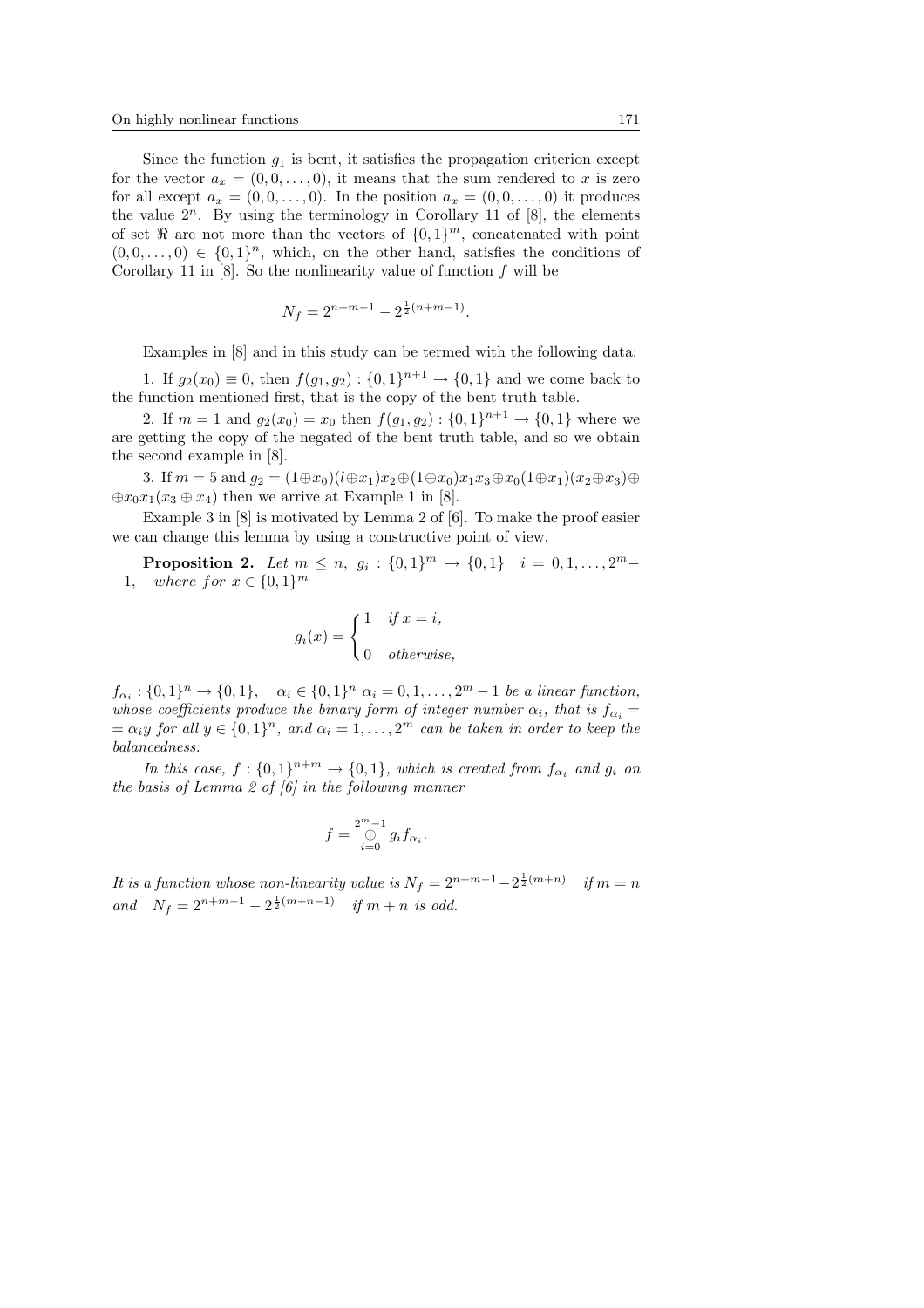**Proof.** Let 
$$
x \in \{0,1\}^m
$$
,  $x = (x_0, x_1, \ldots, x_{m-1})$ ,  $y \in \{0,1\}^n$ ,  $y = (y_0, y_1, \ldots, y_{n-1})$ ,  $z \in \{0,1\}^{m+n}$ ,  $z = (x_0, x_1, \ldots, x_{m-1}, y_0, y_1, \ldots, y_{n-1}) = (x, y)$  and  $a \in \{0,1\}^{m+n} = (a_{x_0}, \ldots, a_{x_{m-1}}, a_{y_0}, \ldots, a_{y_{n-1}}) = (a_x, a_y)$ .

Let  $\alpha_x \in \{0,1\}^n$  be the vector of the coefficients of linear function with value  $x = i$ .

The function generated by f will be  $f(z) = (-1)$  $\overset{2^m-1}{\underset{i=0}{\oplus}} f_{\alpha_i}(y)g_i(x)$ .

We check for  $a \in \{0,1\}^{n+m}$  vectors, for which the function f fails to satisfy the propagation criterion. The satisfaction of the propagation crietion means,  $\frac{1}{2}$ that  $\sum$  $z \in \{0,1\}^{n+m}$  $(-1)^{f(z)\oplus f(z\oplus a)}=0.$ 

$$
\sum_{z \in \{0,1\}^{n+m}} (-1)^{f(z)\oplus f(z\oplus a)} = \sum_{x \in \{0,1\}^m, y \in \{0,1\}^n} (-1)^{f(x,y)\oplus f((x,y)\oplus (a_x,a_y))} =
$$

$$
= \sum_{x=0}^{2^m-1} \left( \sum_{y=0}^{2^n-1} (-1)^{f(x,y)\oplus f((x,y)\oplus (a_x,a_y))} \right) =
$$
  
\n
$$
= \sum_{x=0}^{2^m-1} \left( \sum_{y=0}^{2^n-1} (-1)^{\bigoplus_{i=0}^{2^m-1} g_i(x) f_{\alpha_i}(y) \oplus \bigoplus_{i=0}^{2^m-1} g_i(x \oplus a_x) f_{a_i}(y \oplus a_y) \right) =
$$
  
\n
$$
= \sum_{x} \sum_{y} (-1)^{f_{a_x}(y)} (-1)^{f_{\alpha_x} \oplus a_x}(y \oplus a_y) =
$$
  
\n
$$
= \sum_{x} \sum_{y} (-1)^{a_y} (-1)^{a_x \oplus a_x} y \oplus a_x a_x a_y.
$$

Factoring out the constant elements of the sum the following expression is received

$$
\sum_{z \in \{0,1\}^{n+m}} (-1)^{f(z)\oplus f(z\oplus a)} = \sum_{x} (-1)^{\alpha_{x\oplus a_x} a_y} \sum_{y} (-1)^{(\alpha_x \oplus \alpha_x \oplus a_x) y},
$$

$$
\sum_{y} (-1)^{(\alpha_x \oplus \alpha_x \oplus a_x) y} = \begin{cases} 2^n & \text{if } (\alpha_x \oplus \alpha_{x\oplus a_x}) = 0, \\ 0 & \text{otherwise,} \end{cases}
$$

and

$$
\sum_{x} (-1)^{\alpha_{x \oplus a_x} a_y} = \begin{cases} 2^m & \text{if } a_y = 0, \\ 0 & \text{otherwise.} \end{cases}
$$

So the vectors for which function  $f$  fails to satisfy propagation criterion are as follows.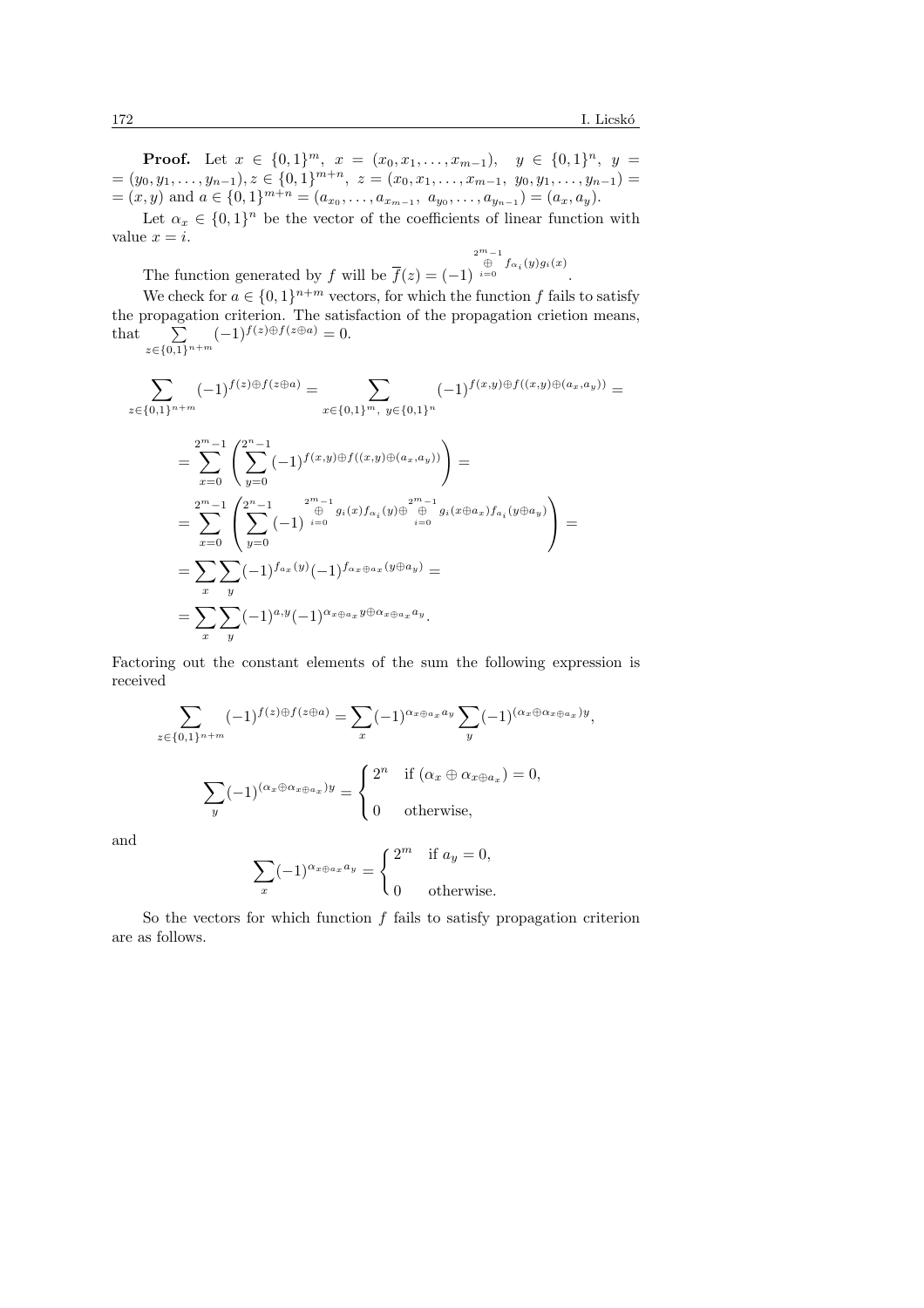1. In the case of  $m = n$  the  $(0, \ldots, 0)$  vector and the resulted function f is bent.

2. In the case of  $m = n-1$  the  $z \in \{0,1\}^{2n-1}$  vectors, for which either  $a_x =$  $=(0,\ldots,0)$  and  $a_y=(0,\ldots,0)$  or  $a_x=(0,\ldots,0)$  and  $a_y=(1,0,\ldots,0)$  is true. These vectors, however, satisfy the conditions of Corollary 11 in [8], so the proposition is proved.

3. In the case of  $m < n-1$  the propagation criterion will not be satisfied in all cases when  $a_x = (0, \ldots, 0)$  and  $a_y = (y_0, \ldots, y_{n-m-1}, 0, \ldots, 0)$ , and there exist exactly  $2^{n-m}$  such points. In fact, if  $m + n$  is odd the resulted function satisfies the conditions of Corollary 11 in [8] so its nonlinearity is as high as possible.

Note that the case  $m = n - 1$  corresponds to Example 3 of [8].

### 4. Summary

The two propositions provide the general conception of some examples known from literature, by the use of superposition. Superposition, as a principle of construction may answer the question whether the functions preferred in cryptographic applications can or cannot be classified under one or more clones of the Boolean-functions.

### Bibliography

- [1] Adams C.M. and Tavares S.E., Generating and counting binary bent sequences, IEEE Transactions on Information Theory,  $IT-36$  (5) (1990), 1170-1173.
- [2] Beauchamp K.G., Walsh functions and their applications, Academic Press, London-New York-San Francisco, 1975.
- [3] **Pásztor-Varga K.,** Boole függvények Boole algebrájának strukturális tulajdonságait felhasználó Boole függvény optimizációs módszer,  $A\&A$ . Mat. Lapok, 13  $(1987-88)$ , 69-76.
- [4] **Rothaus O.S.,** On "bent" functions, *J. of Combinatorial Theory*, Ser. A, 20 (1976), 300-305.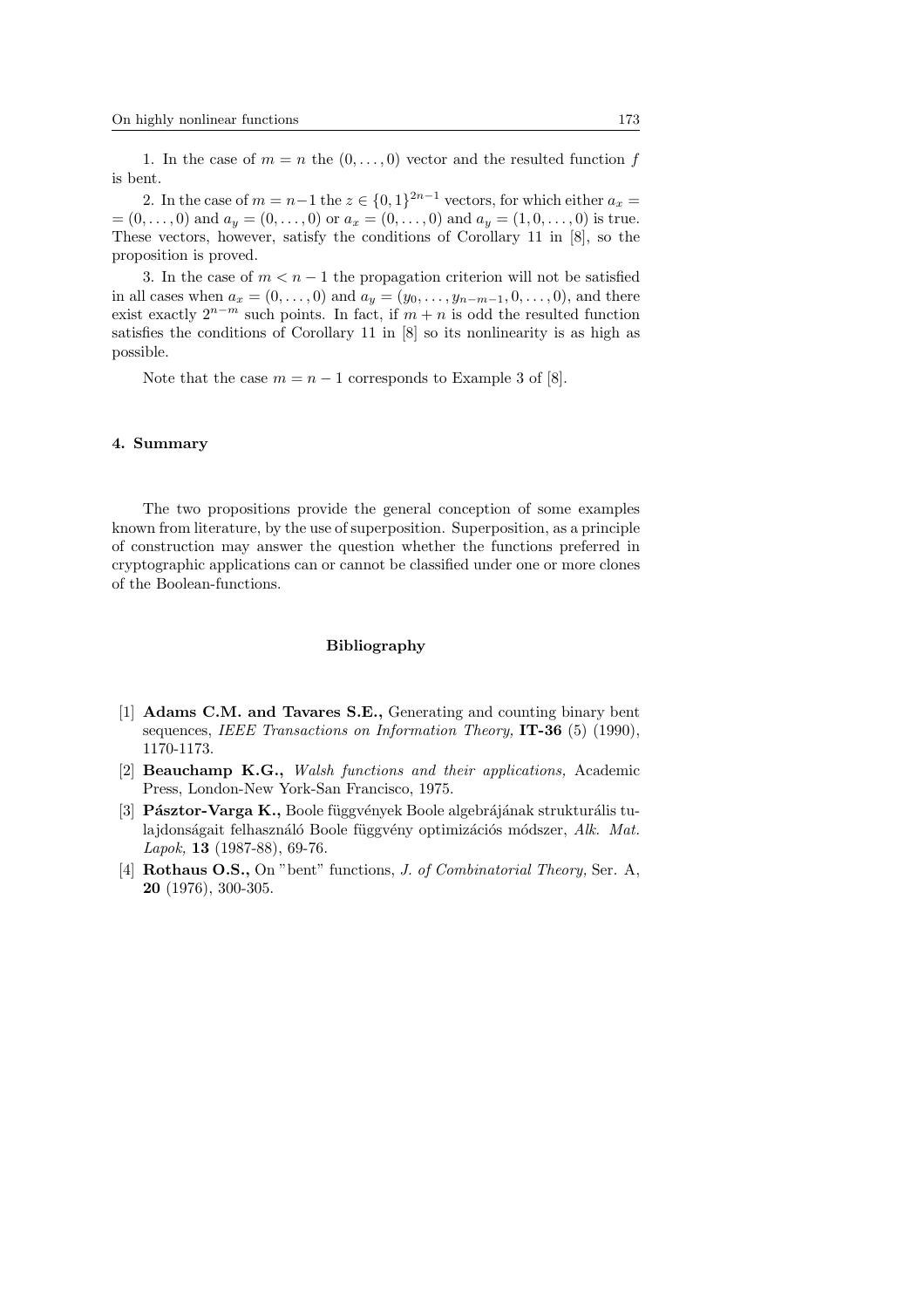- [5] Siegenthaler T., Correlation-immunity of nonlinear combining functions for cryptographic applications, IEEE Transactions on Information Theory, IT-30 (5) (1984), 776-779.
- [6] Seberry J., Zhang X.M. and Zheng Y., Nonlinearity and propagation characteristics of balanced Boolean functions, Information and Computation,  $119(1)(1995)$ , 1-13.
- [7] Vajda I., Buttyán L. és Szekeres B., Az algoritmikus adatvédelem módszerei, Technical University of Budapest (non-published manuscript)
- [8] Zhang X.M. and Zheng Y., New lower bounds on nonlinearity and class of highly nonlinear functions, Information Security and Privacy, Second Australian Conference, Sidney, Australia, July 1997, Lecture Notes in Computer Science 1270, Springer, 1997, 147-158.

# Appendix

The 3 examples in [8].

#### Example 1.

Let  $g(x_1, x_2, x_3, x_4, x_5) = (1 \oplus x_1)(1 \oplus x_2)x_3 \oplus (1 \oplus x_1)x_2x_4 \oplus x_1(1 \oplus x_2)(x_3 \oplus x_4)$  $\oplus x_4$ )  $\oplus$   $x_1x_2(x_4 \oplus x_5)$  and  $f(u, v) = g(v) \oplus h(u)$ , where  $v \in V_5$  and h is a bent function on  $V_{n-5}$ . The set  $\Re$  associated with f is composed of five vectors:  $(0, \ldots, 0), (0, 0, 0, 1, 0, \ldots, 0), (0, 0, 1, 0, 0, \ldots, 0), (0, 1, 0, 1, 0, \ldots, 0)$  and  $(0, 1, 1, 0, 0, \ldots, 0)$ . Let W be the set of the following four vectors:  $(0, \ldots, 0)$ ,  $(0, 0, 1, 1, 0, \ldots, 0), (0, 1, 0, 0, 0, \ldots, 0)$  and  $(0, 1, 1, 1, 0, \ldots, 0)$ . It is easy to verify that W is a 2-dimensional subspace and  $\Re -\{0\} \subset (0,0,0,1,0,\ldots,0) \oplus W$ . Hence  $\Re$  is covered by  $(0, 0, 0, 1, 0, \ldots, 0) \oplus W$  and by Corollary 14 the Walshtransform of its generated function takes the value of 0 or  $\pm 2^{\frac{n+1}{2}}$  and the nonlinearity of f takes the value  $N_f = 2^{n-1} - 2^{\frac{1}{2}(n-1)}$ .

# Example 2.

Consider  $f(x) = cx_1 \oplus g(x_2, \ldots, x_n)$ , where  $x = (x_1, \ldots, x_n)$ ,  $c \in GF(2)$ , and g is a bent function on  $V_{n-1}$ .  $\Re = \{(0, \ldots, 0), (1, 0, \ldots, 0)\}\.$  Obviously f satisfies the conditions mentioned in Corollary 11. By Corollary 14 the Walshtransform of its generated function takes on the value on 0 or  $\pm 2^{\frac{n+1}{2}}$ , so the nonlinearity of  $f(x)$  is  $N_f = 2^{n-1} - 2^{\frac{1}{2}(n-1)}$ .